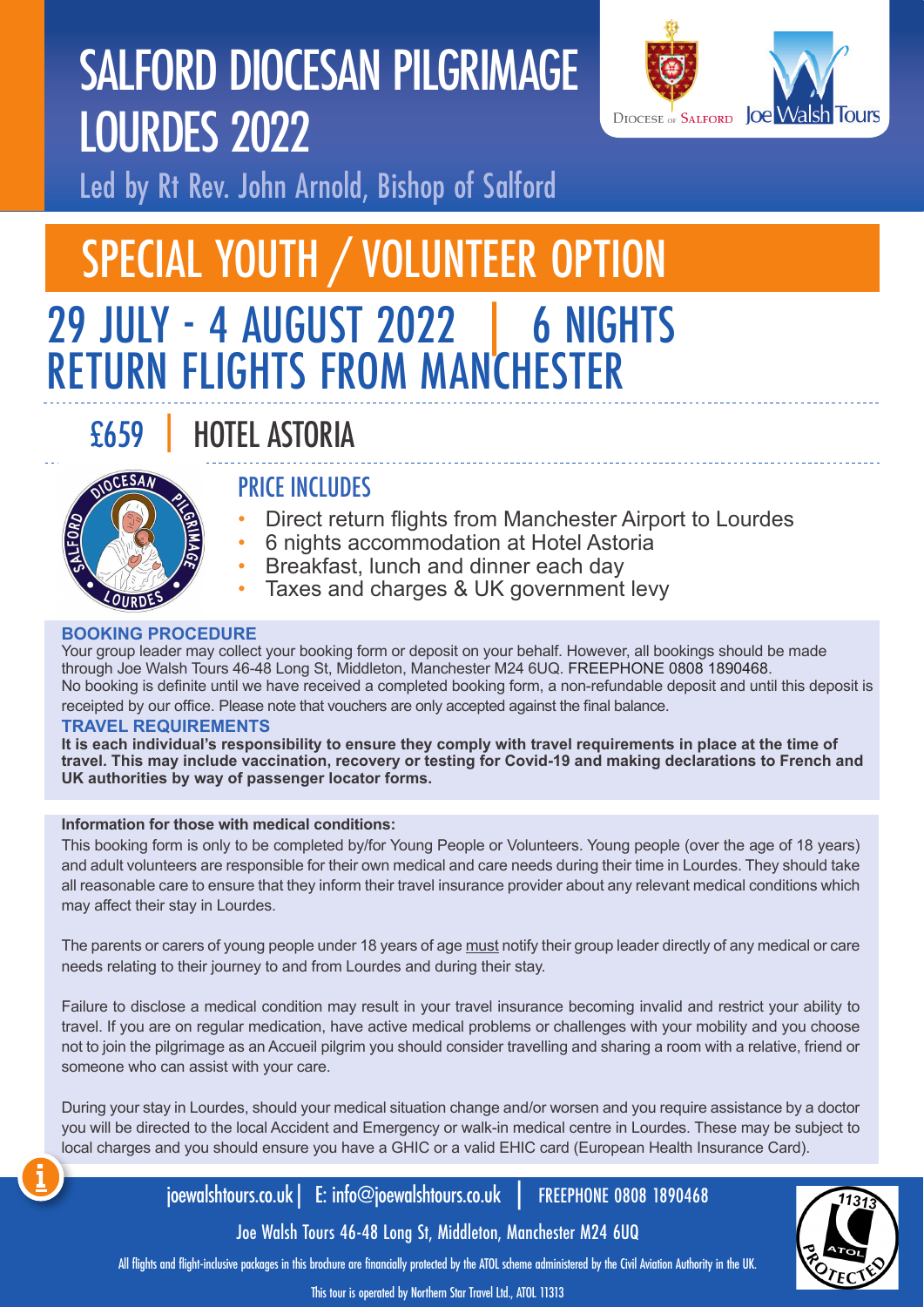#### **MEDICAL AND OTHER MISCELLANEOUS CHARGES:**

Please note these charges in total are the direct responsibility of the pilgrim or their legal guardian/next of kin. All travellers must have either a **EHIC card (if still valid at the time of travel) or the new UK Global Health Insurance Card (GHIC). To apply for a GHIC go to www.gov.uk/globalhealth-insurance-card, this is available free of charge**. Please note that all Pilgrims must complete the Pilgrimage Health form in this booking form and declare any medical condition which has required medical advice, treatment, medication or hospitalisation during the last 18 months

#### **TRAVEL INSURANCE:**

Pilgrims travelling with the Salford Diocesan Pilgrimage to Lourdes must have valid Travel Insurance. You may either (1) contract your own travel insurance privately or (2) purchase/ contract travel insurance through Joe Walsh Tours. This is charged at £33 up to 79 years. An additional charge of £33 will apply for those aged between 80 – 94yrs. It is the responsibility of each individual to ensure compliance with the terms of the travel insurance contracted.Should you wish to contract our travel insurance, which includes Covid-19 cover, please tick the appropriate box on the booking form, or else please give details of your own travel insurance policy on the booking form.

#### **TRAVEL INSURANCE THROUGH JOE WALSH TOURS:**

Should you wish to contract travel insurance through Joe Walsh Tours you must tick the appropriate box on the booking form. A copy of the insurance policy is available to view online at *https://joewalshtours.co.uk/travel-insurance/*. If you are taking prescribed medication of any kind or you have a diagnosed medical condition of any kind your GP must sign the Medical Declaration Form. Once signed you should keep this form with your travel documents during your trip. In the event of hospitalisation or medical treatment while in Lourdes you will be asked to produce this form together with your EHIC Card (European Health Insurance Card) or the new UK Global Health Insurance Card (GHIC).

#### **CANCELLATIONS:**

All cancellations will incur an excess charge of £250.

#### **HOTEL ASTORIA**:

The Astoria has been chosen as it is known for their kind attention and good service. Please note the cost is based on sharing a twin or treble room with private facilities. Other hotels are available on request and are subject to supplement.

#### **SINGLE ROOMS:**

These are very limited and subject to availability at a supplementary charge of £198 for Hotel Astoria. Your kind cooperation in agreeing to share a twin or treble room, if at all possible, will be much appreciated

#### **LOURDES CITY TAX:**

The French Government have introduced a city tax which applies to all tourists/pilgrims over 18 years. The current rates are €1.50 per person per night in 3-star hotels. This tax applies to all hotels throughout Lourdes and it will be charged directly by your hotel and is payable at the hotel reception.

#### **NOTICE TO PASSENGERS:**

All pilgrimage flights will depart from / return to Manchester Airport. You will receive final notification together with travel documents approximately 10-14 days in advance when tickets are issued. As far as possible groups will be transported together (please indicate anyone you are planning to travel with). The flying time to Lourdes is approximately 2 hours 15 minutes.

#### **PASSPORT:**

**EVERY PERSON TRAVELLING TO FRANCE MUST HAVE A VALID UP-TO-DATE PASSPORT.** If you already have a passport, please check now that it will be valid for travel six months beyond your return date.

#### **PAYMENTS:**

Balance of fare is due TWELVE WEEKS before departure date. Joe Walsh Tours and the Pilgrimage Committee shall be entitled at their discretion to treat as cancelled any booking in respect of which the balance of fare shall not have been remitted twelve weeks before the date of departure.

#### **FINAL INSTRUCTIONS:**

Full information and air tickets, luggage labels will be sent to you within 10 days prior to the departure date of the Pilgrimage. Final flight timings will be confirmed at this point.

#### **GDPR:**

As per European GDPR regulation, by signing this form you are providing Joe Walsh Pilgrimtours Ltd consent to process your personal information. A full copy of our Privacy Policy is available

on request.

#### **DISCLOSURE OF YOUR PERSONAL INFORMATION:**

a. Joe Walsh Tours may share your Personal Information (only to the extent reasonably necessary or as required by the circumstances), when applicable, with the following parties: (i) Third party suppliers and service providers which provide certain services or functions requested by you and/or which fulfill your requested transactions, including but not limited to, hotels, airlines, cruise lines, tour operators and car rental companies.

(ii) Other third parties to whom you explicitly ask us to send your information (or about whom you are otherwise explicitly notified and consent to when using a specific service.

#### **REGULATION (EC) 261/2004:**

At the time of going to print, the following EU legislation applies in relation to EC261. Regulation (EC) 261/2004 of The European Parliament and of the European Council establishes common rules on compensation and assistance to passengers in the event of denied boarding, cancellation or long delay of flights. The obligations that the regulation creates rests with the operating carrier who performs or intends to perform a flight. Any compensation that may be due to passengers in case of a delay must be claimed exclusively by the passenger and directly to the airline and not Joe Walsh Tours or the Diocese of Salford.

#### **YOUR FINANCIAL PROTECTION:**

All flights and flight-inclusive packages are financially protected by ATOL scheme administered by the Civil Aviation Authority in the UK. This tour is operated by Northern Star Ltd. ATOL 11313.

#### **TRAVEL REQUIREMENTS**

It is each individual's responsibility to ensure they comply with travel requirements in place at the time of travel. This may include vaccination, recovery or testing for Covid-19 and making declarations to French and UK authorities by way of passenger locator forms.

### joewalshtours.co.uk| E: info@joewalshtours.co.uk | FREEPHONE 0808 1890468

Joe Walsh Tours 46-48 Long St, Middleton, Manchester M24 6UQ All flights and flight-inclusive packages in this brochure are financially protected by the ATOL scheme administered by the Civil Aviation Authority in the UK.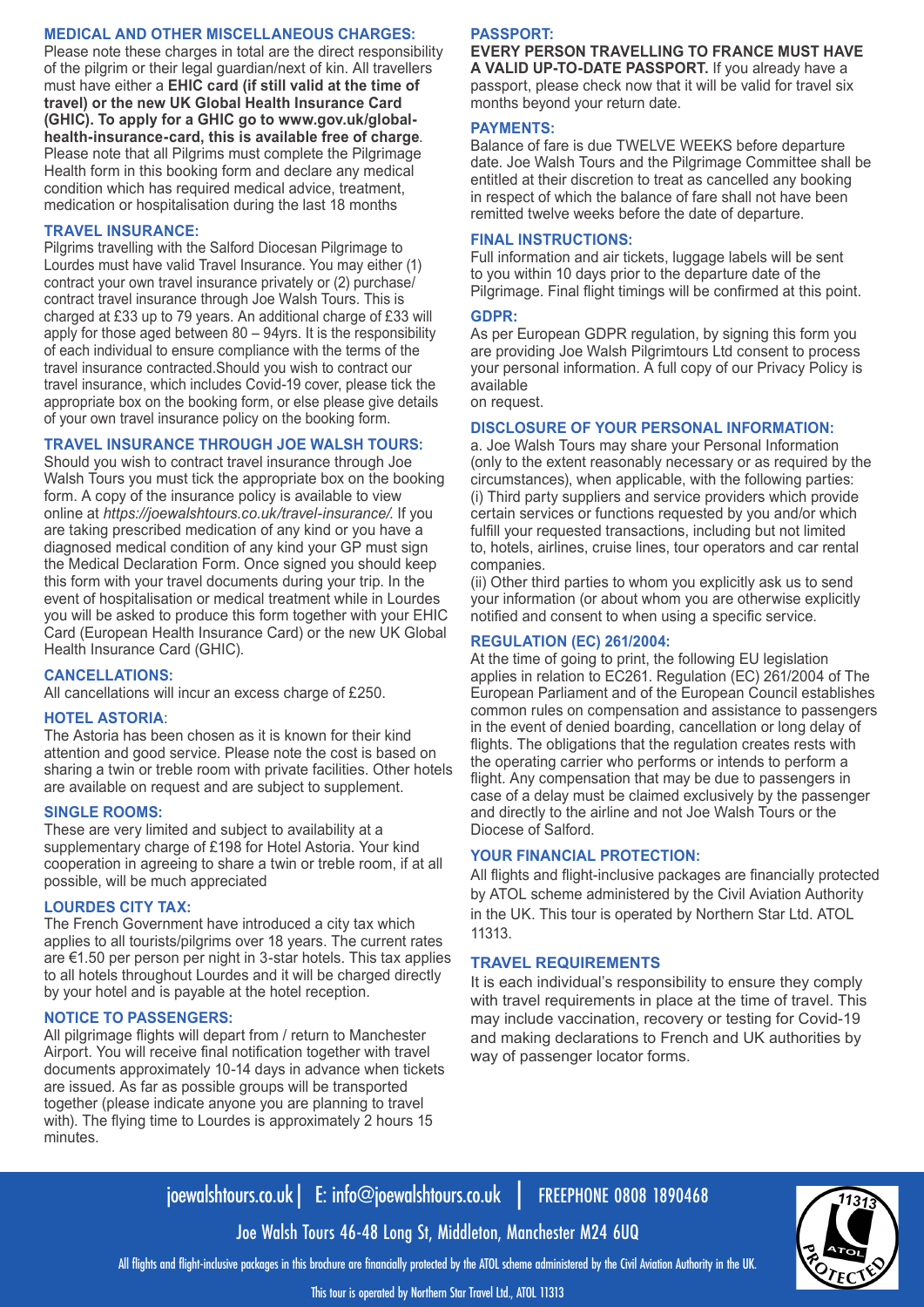

# SALFORD DIOCESAN PILGRIMAGE LOURDES 2022

Led by Rt Rev. John Arnold, Bishop of Salford

# SPECIAL YOUTH / VOLUNTEER OPTION

## 29 JULY - 4 AUGUST 2022 | 6 NIGHTS RETURN FLIGHTS FROM MANCHESTER

*Office Use Only*

**Ref**

#### **FULL NAME AS IT APPEARS ON YOUR PASSPORT**

| <b>Surname</b> | <b>First Name</b> | <b>Title</b> | <b>Address of first</b><br>named person only<br><b>(BLOCK CAPITALS)</b> | Date of Birth | <b>Passport No.</b> | <b>EHIC No.</b> |
|----------------|-------------------|--------------|-------------------------------------------------------------------------|---------------|---------------------|-----------------|
|                |                   |              |                                                                         |               |                     |                 |
|                |                   |              |                                                                         |               |                     |                 |
|                |                   |              |                                                                         |               |                     |                 |

| <b>Telephone Number:</b>                  | <b>Mobile Phone Number:</b> |
|-------------------------------------------|-----------------------------|
| Email:                                    |                             |
| College / School group / Volunteer Group: |                             |
| <b>Group Leader name:</b>                 |                             |

| Details of emergency contact while abroad |              |                         |  |
|-------------------------------------------|--------------|-------------------------|--|
| Name                                      | Relationship | <b>Telephone Number</b> |  |

| <b>Hotel Accommodation</b>  |                                                                        |
|-----------------------------|------------------------------------------------------------------------|
| <b>Hotel Astoria</b>        |                                                                        |
| <b>Single Room*</b>         | $\vert$ (Subject to availability supplement of £198 for Hotel Astoria) |
| <b>Twin Room</b>            | <b>Treble Room</b> (3 single beds)                                     |
| <b>Sharing with: (Name)</b> | (Name)                                                                 |

| <b>Travel Insurance</b> |                                                          |            |                                |  |  |
|-------------------------|----------------------------------------------------------|------------|--------------------------------|--|--|
|                         | I wish to purchase travel insurance with Joe Walsh Tours |            | I have my own travel insurance |  |  |
| <b>Premium:</b>         | $£33$ (up to 79 yrs)                                     |            |                                |  |  |
| Name:                   | Insurer:                                                 | Policy No: | <b>Emergency Tel:</b>          |  |  |
| (i                      | joewalshtours.co.uk   E: info@joewalshtours.co.uk        |            | <b>FREEPHONE 0808 1890468</b>  |  |  |

Joe Walsh Tours 46-48 Long St, Middleton, Manchester M24 6UQ

All flights and flight-inclusive packages in this brochure are financially protected by the ATOL scheme administered by the Civil Aviation Authority in the UK.

This tour is operated by Northern Star Travel Ltd., ATOL 11313